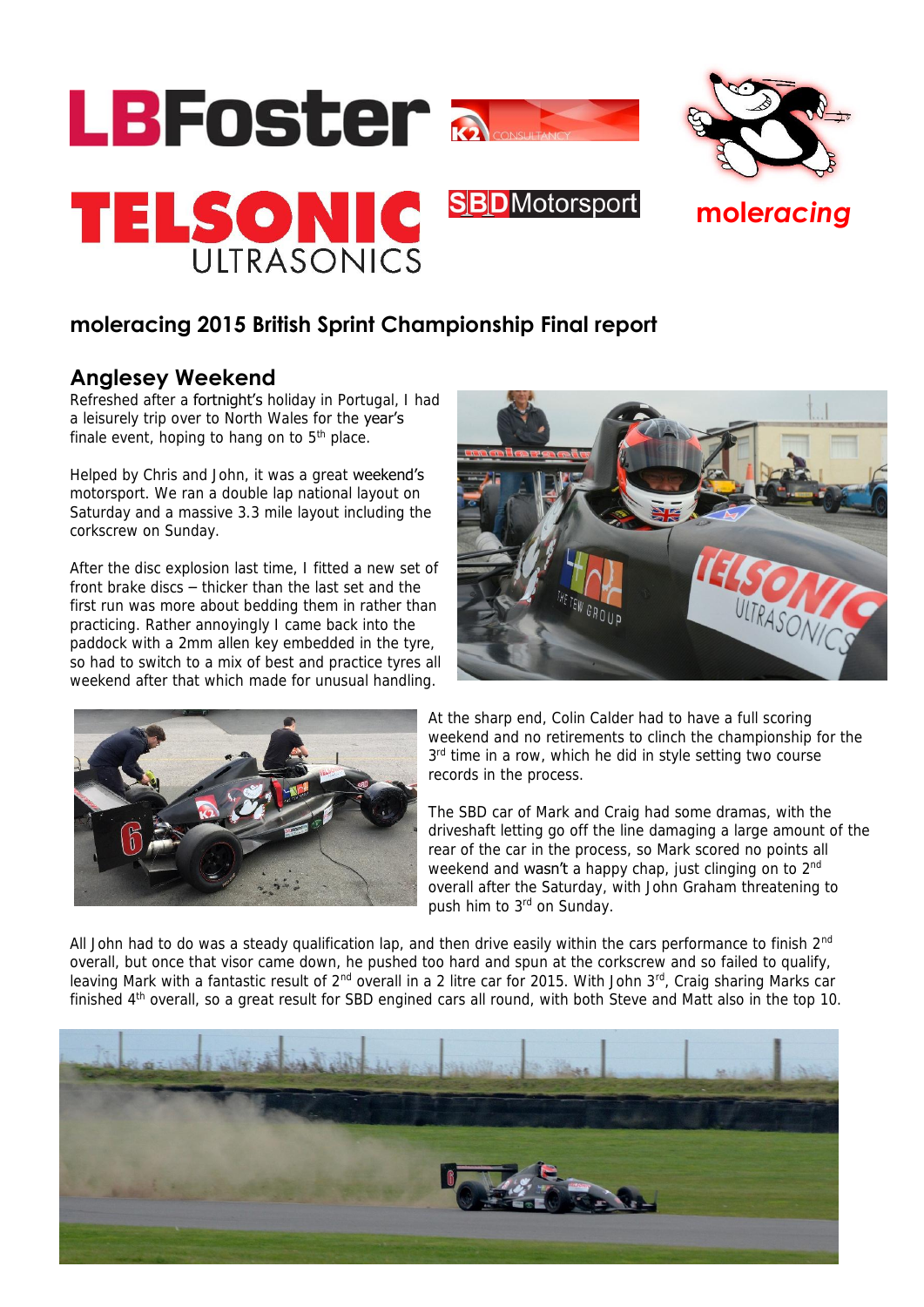I had a near disaster on my final run of the weekend, which is shown in the attached video file, combining photos, onboard video and external video. [Click HERE to view.](https://youtu.be/jBpANlKfv6M) The corner called Church eads onto the back straight. You enter at 112mph and exit around 122 if it goes right, I could not take it flat and kept lifting mid corner every time. On the last run of the weekend, in fact the year I really psyched myself up to doing it and having achieved it- albeit nearly scaring myself witless, I found myself involuntarily punching the air in celebration, and in doing so came off the track driving one handed! 125mph on the grass was 'interesting' but with only a brief lift (undoing all my good work) I got it back on the tarmac and brought it home in 3<sup>rd</sup> place. **Enjoy the video!** 

After the final run, we set up a timelapse video condensing an hours packing of the car into 30 secs – but I forgot to switch the camera running! Another time!

5<sup>th</sup> Saturday and 3<sup>rd</sup> place on Sunday saw a securing of 5<sup>th</sup> overall for 2015, so **that's** the number for 2016!



Winter developments have started and Oxford Brookes University Motorsport department are now working on getting car drag down whilst increasing downforce, the early results from the CFD models look promising!



As well as new wings, extra appendages and a fancy floor, there is going to be a replacement of all rod end joints and bolts for safety reasons.